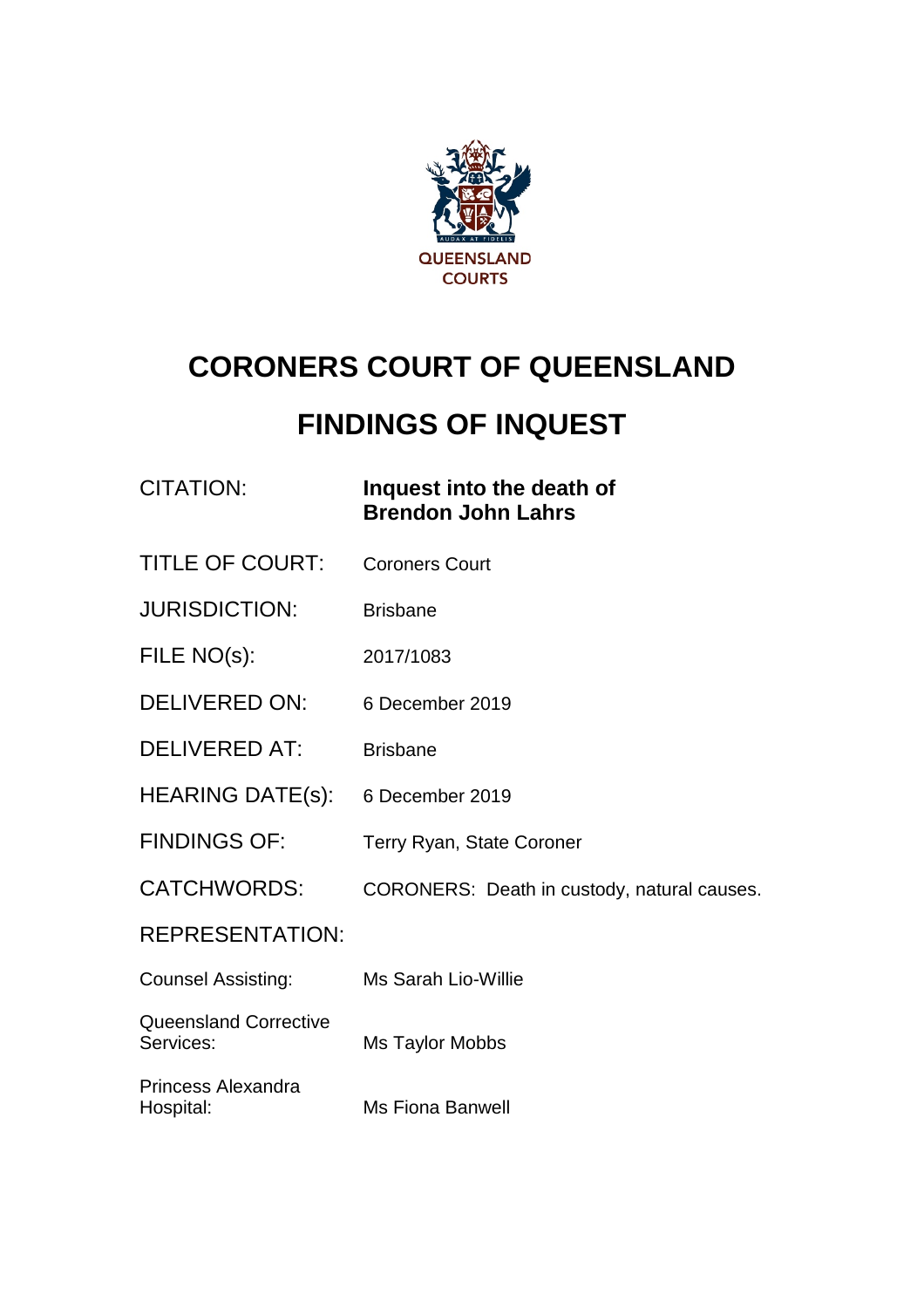## **Contents**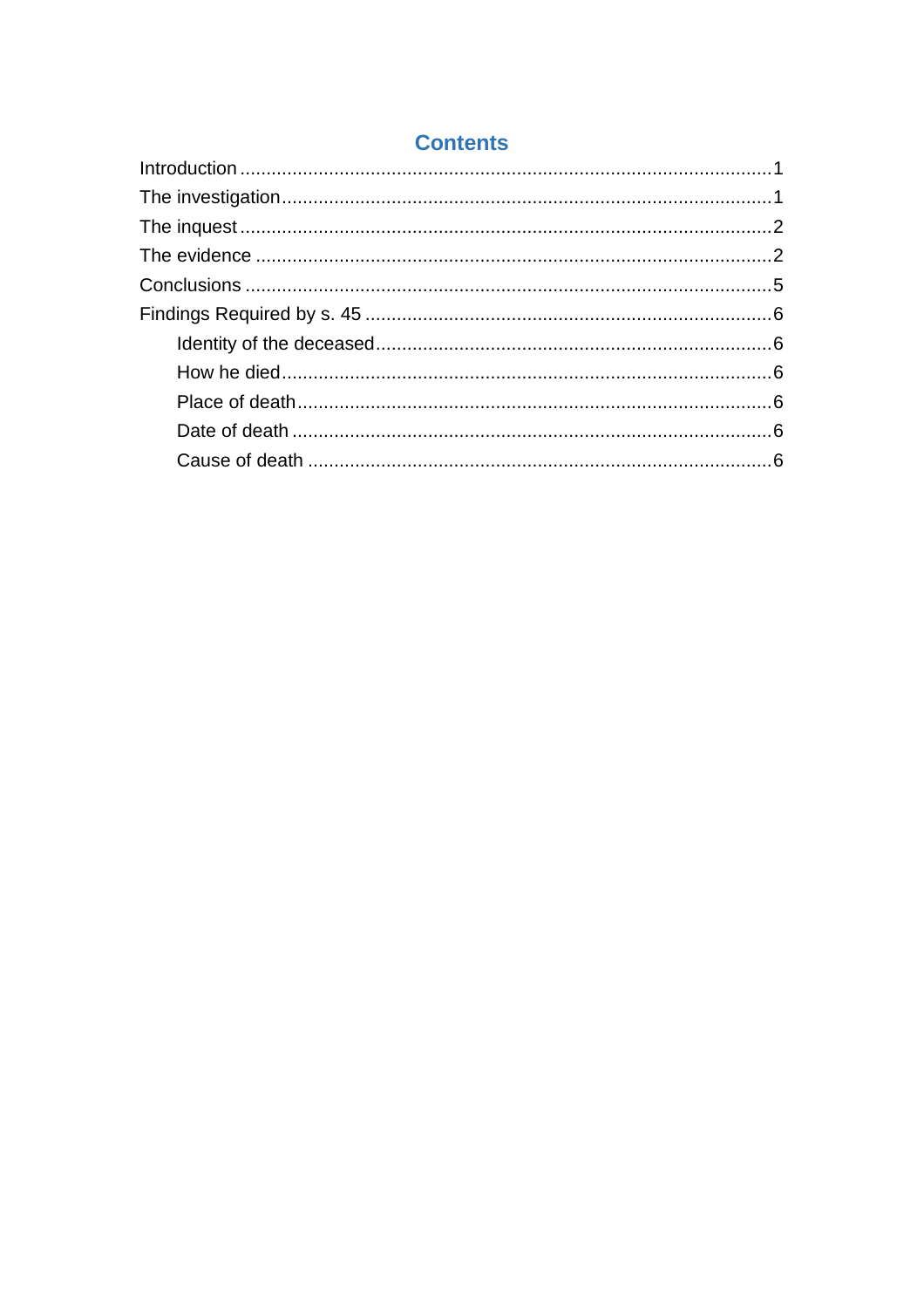#### <span id="page-2-0"></span>**Introduction**

- 1. At the time of his death, Brendon Lahrs was 27 years of age. He was a prisoner receiving treatment in the Princess Alexandra Hospital Oncology Unit. Prior to his admission to hospital he had been in custody at the Southern Queensland Correctional Centre (SQCC). On 2 September 2013, Mr Lahrs was convicted of manslaughter and sentenced to 10 years imprisonment.
- 2. In May 2016, while Mr Lahrs was in custody, he was diagnosed with a rare terminal cancer, referred to as Ewing's sarcoma. He immediately commenced chemotherapy which involved being transported to the Princess Alexandra Hospital Secure Unit (PAHSU) for review and treatment at least twice a month. The frequency of these visits increased as his disease progressed.
- 3. Further scans in November 2016 revealed that Mr Lahrs' cancer was refractory to treatment. Consequently chemotherapy was ceased, and treatment instead was changed to palliative radiotherapy. That therapy was completed by 28 December 2016; however, subsequent scans confirmed the ongoing spread of the disease.
- 4. On 4 March 2017, Mr Lahrs was admitted to the PAHSU with worsening shortness of breath, increasing lower limb fluid retention, abdominal distension and lower back pain, which was aggravated by a burn caused by use of a hot pack following application of a heat rub. The following day he was moved from the PAHSU to the Oncology Unit for palliative care.
- 5. On 12 March 2017, Mr Lahrs' family attended the Oncology Unit to celebrate his 27<sup>th</sup> birthday with him, which was on 13 March. Shortly before midnight nursing staff were called to Mr Lahrs' room as he appeared to be nearing the end of his life. Mr Lahrs was declared deceased at 12.14am.

### <span id="page-2-1"></span>**The investigation**

- 6. Police officers from the Corrective Services Investigation Unit (CSIU) attended the hospital and subsequently examined the scene.
- 7. A targeted investigation into the circumstances surrounding Mr Lahrs' death was conducted by Plain Clothes Senior Constable Penelope McEwen from the CSIU. A Coronial Report was subsequently provided with various annexures, including witness statements and medical records. The report arrived at the following conclusions:
	- Mr Lahrs died of natural causes as a result of Metastatic Sarcoma;
	- He was provided with adequate medical care while a prisoner in the care of Queensland Corrective Services;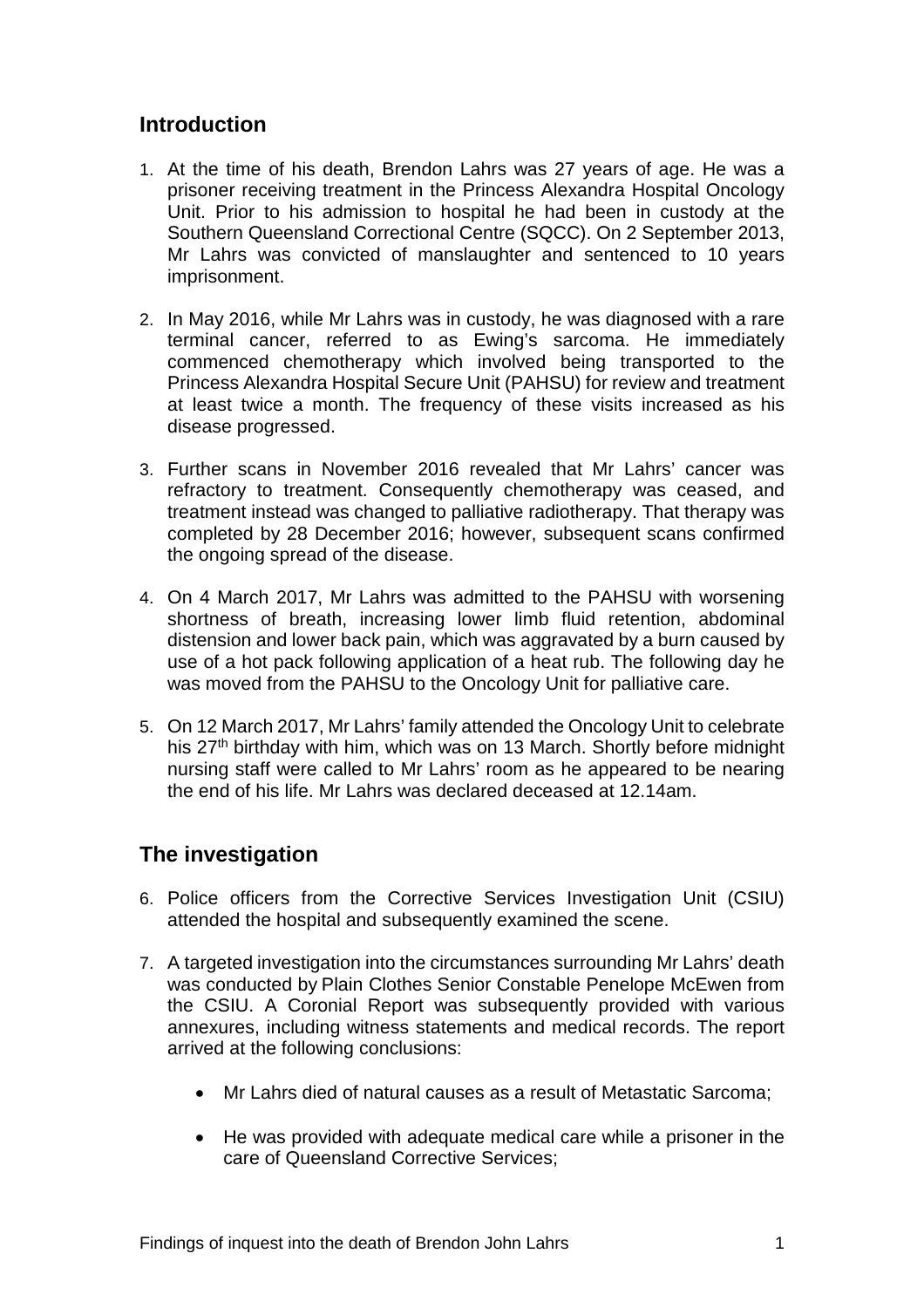- The death was unavoidable and there is no act or omission by any person which resulted in the death; and
- There are no suspicious circumstances surrounding this death.
- 8. Mr Lahrs' mother informed Senior Constable McEwen that she had no concerns about the treatment he received while in custody.
- 9. The Head of Health Services at the SQCC, Karen Sacco, noted that she had conversations with Mr Lahrs about how he was coping in the prison, his pain levels and general health. She said that he was always pleasant and respectful and he managed his disease with grace and few complaints. She said that he had good support from his family, and she endeavoured to reassure his mother that he was receiving appropriate care.
- 10. Records from the PAH also indicate that Mr Lahrs' mother was actively supporting him while he was undergoing treatment at the hospital. I extend my condolences to her and to other family members.

## <span id="page-3-0"></span>**The inquest**

11. As Mr Lahrs died while in custody an inquest was required by s 27 of the Coroners *Act 2003*. Ms Lio-Willie appeared as counsel assisting. All of the statements, records of interview, medical records, photographs and materials gathered during the investigation were tendered at the inquest. I was satisfied I had sufficient materials to make the findings required under the *Coroners Act 2003*.

### <span id="page-3-1"></span>**The evidence**

#### *Criminal History*

- 12. Mr Lahrs' criminal history commenced in 2010, and related to wilful damage, unlawful use of a motor vehicle and minor nuisance type offences. He had not previously been sentenced to a term of imprisonment until his conviction on 2 September 2013, when he was sentenced to 10 years imprisonment for the manslaughter of his half-brother when Mr Lahrs was aged 20.
- 13. Mr Lahrs was first remanded on 11 February 2011, thus having served over two and a half years in presentence custody. This was his first period of incarceration.

#### *Medical and treatment history*

14. On 27 April 2016, Mr Lahrs first complained of a constant non-productive cough with occasional episodes of breathlessness over the preceding two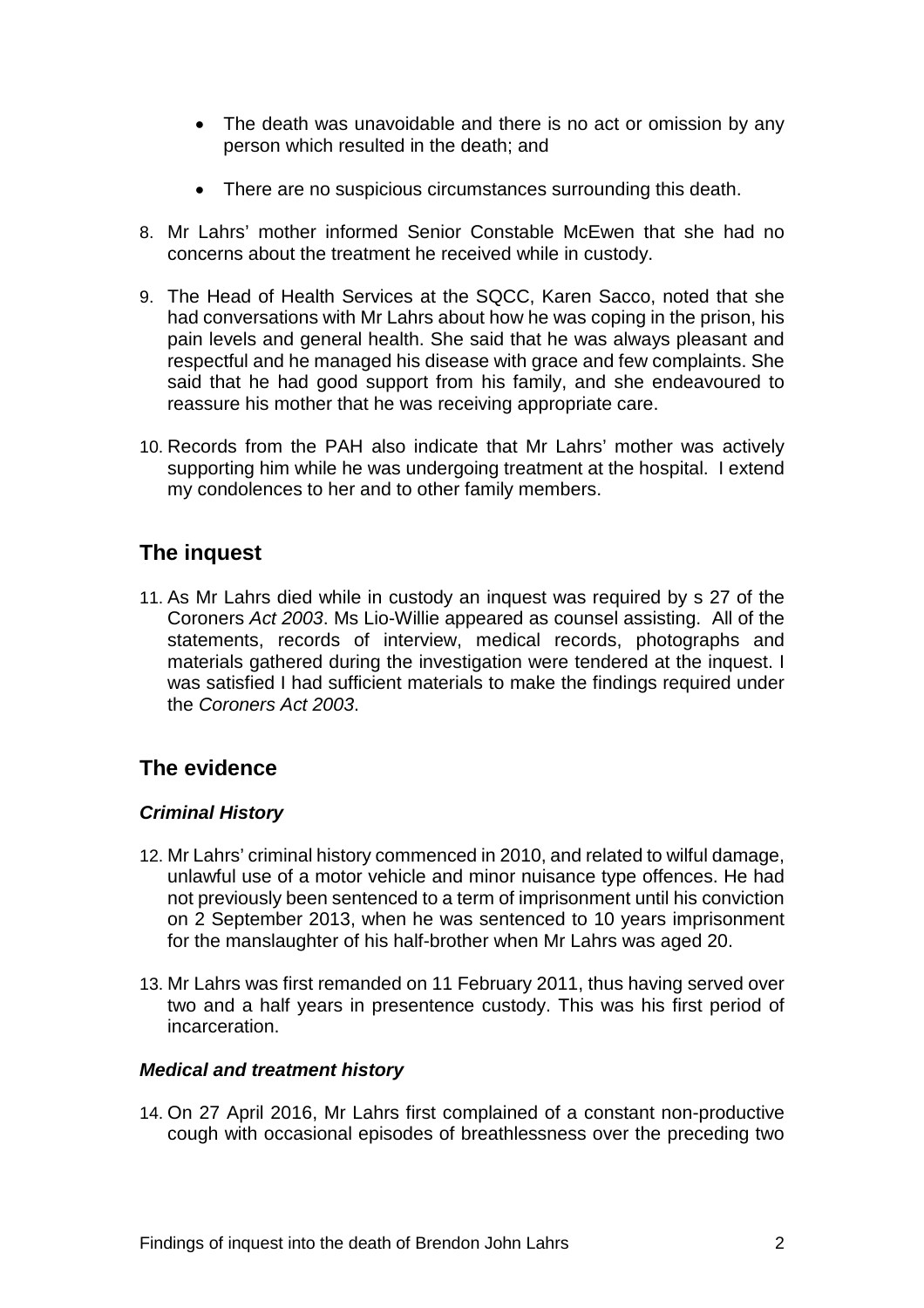(2) weeks. He was initially given a Ventolin (asthma reliever) puffer by the nurse and advised to return in a couple of days if his cough did not improve.<sup>[1](#page-4-0)</sup>

- 15. Prior to this date Mr Lahrs had no significant medical history other than asthma as a child.
- 16. Mr Lahrs used the entire Ventolin canister, containing 200 doses, in five days. He was not reviewed again until 20 May 2016, when he reported ongoing symptoms. He was assessed by a doctor who prescribed antibiotics for possible bronchitis with a plan for review in two days.
- 17. On the evening of 21 May 2016, a *Code Blue* medical emergency was called as Mr Lahrs was having difficulty breathing. He improved with additional Ventolin and was transferred to the medical holding bay for observation. The following morning he was transferred to the Princess Alexandra Hospital (PAH) with suspected pneumonia.
- 18. On 22 May 2016, Mr Lahrs was initially admitted under the respiratory team with complete whiteout due to the collapse of his right lung caused by fluid in the space between the chest and the lung (pleural effusion). Tumour lesions involving the lining of the chest cavity (pleura) were also seen on the CT scan.
- 19. On 24 May 2016, a biopsy was taken of his pleural malignancy and revealed an aggressive round cell malignant tumour resembling Ewing's sarcoma, involving the right chest. As the typical DNA abnormalities associated with Ewing's sarcoma were not detected the biopsy was sent to the Royal Prince Alfred Hospital in Sydney for further testing.
- 20. In June 2016, DNA rearrangement in the region referred to as CIC-DUX4 was confirmed. Dr Warren Joubert, Medical Oncologist at the PAH, is type of rare malignancy carries a poor prognosis with only a slight chance of cure.[2](#page-4-1)
- 21. On 2 June 2016, Mr Lahrs commenced first-line chemotherapy with repeat imaging in August 2016 showing a partial response. However, further scans performed on 17 November 2016, after eight of the planned 17 cycles of chemotherapy revealed significant disease progression. Consequently, chemotherapy was ceased, and treatment changed to five cycles of palliative radiotherapy that were completed by 28 December 2016. Subsequent scans on 4 January 2017 confirmed ongoing spread of disease.
- 22. Mr Lahrs was taken to the PAHSU for treatment at least twice a month to receive chemotherapy and radiotherapy respectively. In December 2016, given the progression of his disease Mr Lahrs' attendance at the PAHSU for treatment increased.

 $\frac{1}{1}$  Ex E1

<span id="page-4-1"></span><span id="page-4-0"></span><sup>2</sup> Ex B1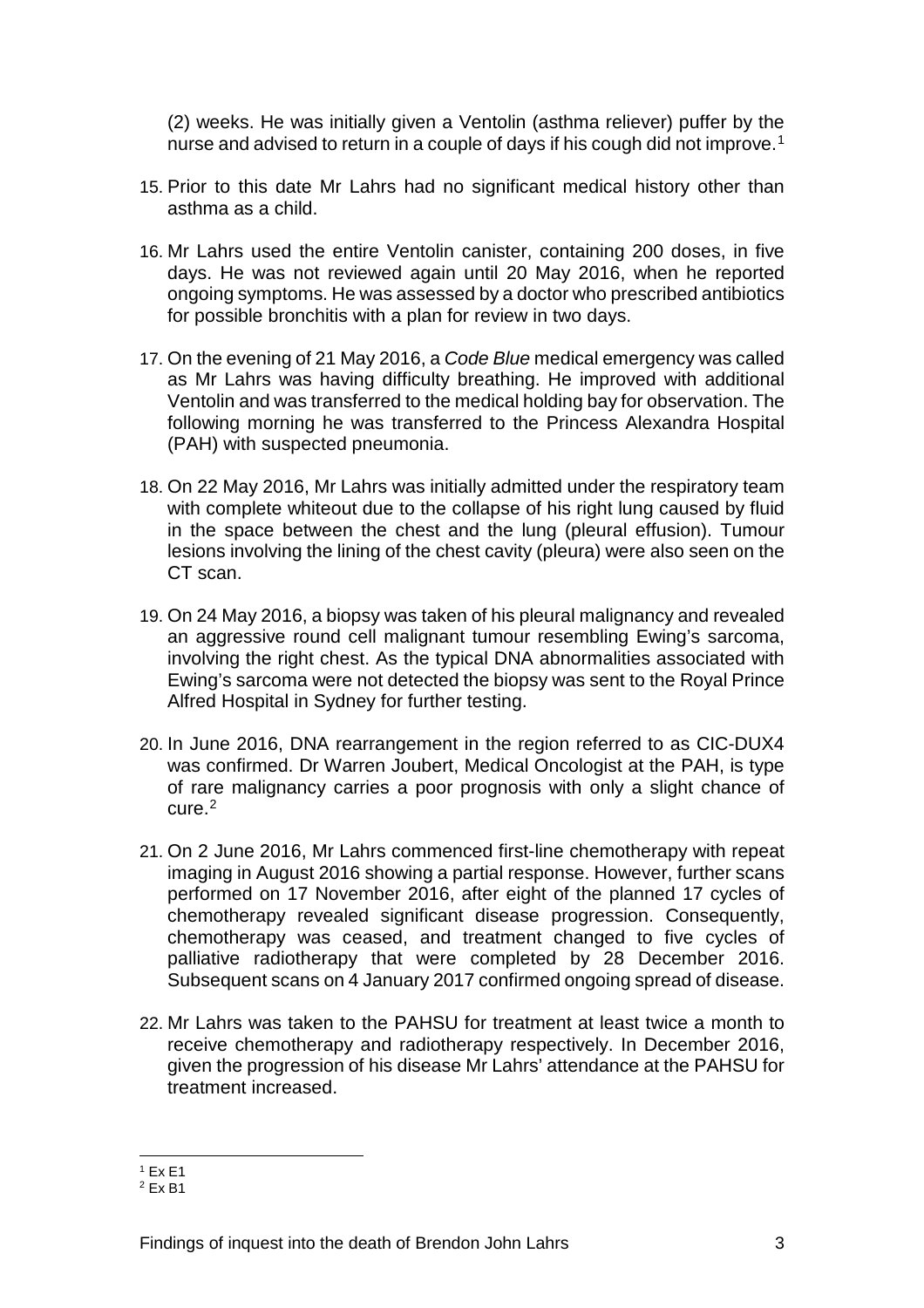- 23. On 31 January 2017, Mr Lahrs was admitted to the PAH with increasing shortness of breath on a background of one week of persistent coughing and daily vomiting. He was given a course of oral antibiotics for a possible chest infection and the Palliative Care team were consulted to assist in pain management.
- 24. Staging scans performed on 22 February 2017 showed further progression with pressure on the heart, liver and vascular structures.

#### *Events leading up to the death*

- 25. On 4 March 2017, Mr Lahrs was suffering from worsening shortness of breath, increasing lower limb fluid retention, abdominal distension and lower back pain, which was aggravated by a burn caused by use of a hot pack following application of a heat rub. Registered Nurse (RN) Melinda Evans at SQCC advised the prison that Mr Lahrs required further medical treatment offsite. On the same date he was admitted to the PAHSU.
- 26. By this time, Mr Lahrs' disease had significantly progressed and he was in the terminal phase. On 5 March 2017 the decision was made to transfer Mr Lahrs to the Oncology Unit for palliative care and pain management.<sup>[3](#page-5-0)</sup>
- 27. On 12 March 2017, Mr Lahrs was visited by his family to celebrate his 27<sup>th</sup> birthday which was to occur on 13 March 2017.
- 28. At approximately 11.55pm, Custodial Correctional Officer (CCO) Rachel Strick Van Linschoten, who was one of the escorting officers for Mr Lahrs, alerted nursing staff to tend to Mr Lahrs. Nursing staff arrived to assess Mr Lahrs and called for a doctor.
- 29. Dr James Latchford attended Mr Lahrs' room and pronounced his death at 12.14am. Dr Latchford signed a life extinct form and Mr Lahrs' room was cleared and secured.

#### **Autopsy**

- 30. An external autopsy examination was performed by Dr Christopher Day on 15 March 2017 at Queensland Health Forensic and Scientific Services at Coopers Plains. [4](#page-5-1) A CT scan was also undertaken.
- 31. The external examination noted moderate abdominal swelling. There was an area of blistering and superficial ulceration to the lower back, consistent with a previous burn. No other recent injuries were identified.
- 32. The CT scan identified a large tumour mass within the right side of the chest with metastatic deposits within the lungs and liver and fluid within the left

<span id="page-5-0"></span> $\frac{1}{3}$  Ex B1

<span id="page-5-1"></span> $4$  Fx A4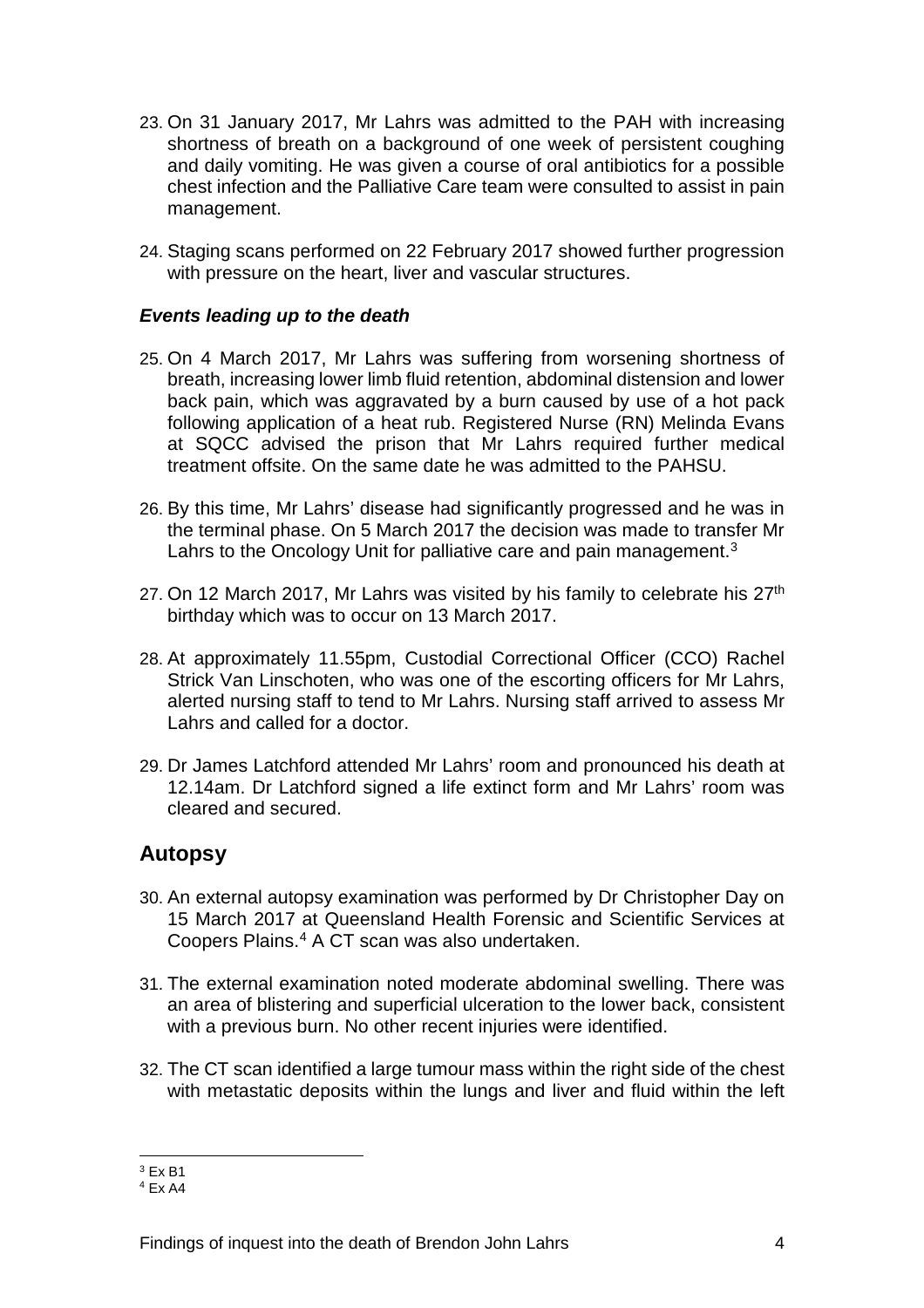chest cavity. Dr Day found that the cause of Mr Lahrs' death was metastatic sarcoma.<sup>[5](#page-6-1)</sup>

### **Medical Review**

- 33. Dr Ian Home of the Clinical Forensic Medicine Unit conducted a review of the medical treatment provided to Mr Lahrs while he was in custody.
- 34. Dr Home provided a report detailing his conclusions.<sup>[6](#page-6-2)</sup> His observations can be summarised as follows:
	- Mr Lahrs first reported a two week persistent cough on 27 April 2016 for which he was given a trial of Ventolin for suspected asthma;
	- Despite being advised to return in a couple of days if his symptoms did not improve, he did not return for further medical review until 20 May 2016. This delay would not have altered the outcome in this case;
	- Mr Lahrs suffered from CIC-DUX4 translocation sarcoma which is a rare and aggressive form of cancer with a poor prognosis; and
	- Despite use of recommended first-line chemotherapy agents, Mr Lahrs' cancer was refractory to treatment with significant disease progression.
- 35. Dr Home saw no reason to be critical of the care provided to Mr Lahrs by Offender Health Services or the PAH, nor did he find any areas of concern.

#### <span id="page-6-0"></span>**Conclusions**

- 36. Mr Lahrs' death was the subject of a thorough police investigation. That investigation has been considered by me and I accept that the death was from natural causes with no suspicious circumstances associated with it.
- 37. None of the correctional officers involved at SQCC contributed to his death. I am satisfied that Mr Lahrs was given appropriate medical care by staff at SQCC and the PAH while he was admitted there. His death could not have reasonably been prevented.
- 38. It is an accepted principle that the health care provided to prisoners should not be of a lesser standard than that provided to other members of the community. The evidence tendered at the inquest, including Dr Home's review, established the adequacy of the medical care provided to Mr Lahrs when measured against this benchmark.

<sup>5</sup> Ex A6, page 8

<span id="page-6-2"></span><span id="page-6-1"></span> $6$  Fx F1